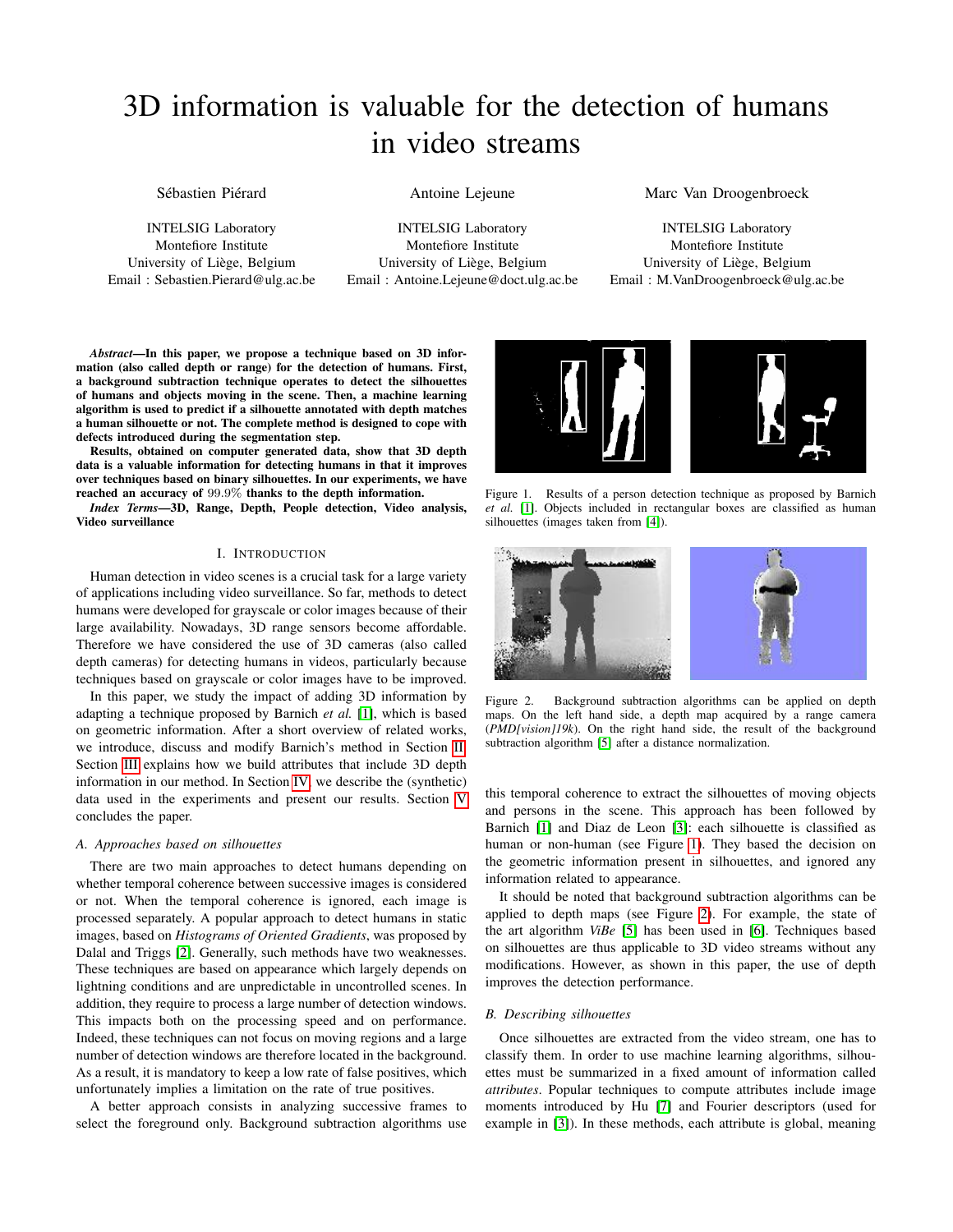

<span id="page-1-2"></span>Figure 3. Largest rectangles included in a silhouette (reproduced from [\[4\]](#page-3-3)).

that it depends on the whole silhouette. Thus, when silhouettes present flaws, all the attributes are corrupted.

To evaluate the importance of 3D information, it is preferable to limit the scope of noise to the local neighborhood. In Barnich *et al.* [\[1\]](#page-3-0), silhouettes are split in a set of smaller regions to decrease the influence of silhouette defects. As expected, Barnich showed in [\[4\]](#page-3-3) that, in practice, this approach yields to better results than those based on Hu's moments.

## II. OUR DETECTION METHOD

#### <span id="page-1-0"></span>*A. Description of Barnich's method*

Our technique adapts and extends the algorithm proposed by Barnich *et al.* [\[1\]](#page-3-0). In that algorithm, silhouettes are decomposed in the set of all the largest rectangles that can be wedged inside the silhouette (see Figure [3\)](#page-1-2) and that are aligned with the image axes.

In a first step, each rectangle is given one out the two following labels: the  $+$  label if the rectangle belongs to a human silhouette, the − label if not. This labelization results from a machine learning algorithm named *ExtRaTrees* [\[8\]](#page-3-8) which consists in a set of decision trees. Let  $\Pi_{+}(r)$  be the proportion of trees classifying a rectangle r as human. Barnich *et al.* used the following decision rule to assign a class  $y(r)$  to a rectangle r

<span id="page-1-4"></span>
$$
y(r) = sign\left(\Pi_{+}(r) - \frac{1}{2}\right). \tag{1}
$$

Then, in a second stage, the class with the most votes is assigned to the silhouette s. If we denote  $\Psi(s)$  the set of rectangles that are used to take a decision about the class of the silhouette (see Section [II-B\)](#page-1-3), this rule can be expressed as

$$
y(s) = sign\left(\sum_{r \in \Psi(s)} y(r) w(r)\right),\tag{2}
$$

where the function  $w(\cdot)$  (which is supposed to be positive) gives a weight to each rectangle. Barnich *et al.* chose  $w(r) = 1$ . Marée [\[9\]](#page-3-9) was also faced with the classification problem of a composite object based on the classification results of several elementary objects, but in another context. He proposed to use  $w(r) = |\Pi_+(r) - \frac{1}{2}|$ . In fact, the choices of Barnich *et al.* and Marée are arbitrary, and the decision rule [\(1\)](#page-1-4) is just one possible rule. In fact,  $y(r) w(r)$  can be learned automatically with a linear classifier such as the linear Support Vector Machine methods. We will see in Section [IV-B](#page-2-1) that these different ways to weight rectangles lead to similar results, although the weighting function learned automatically has a slight advantage.



<span id="page-1-5"></span>Figure 4. The effect of randomly selecting 100 maximal rectangles. This figure shows three original human silhouettes (on the left hand side), and the silhouettes reconstructed with a random subset of 100 maximal rectangles (on the right hand side).

#### <span id="page-1-3"></span>*B. The selection of rectangles*

To analyze a silhouette s, it is impractical to consider the complete set of the largest included rectangles for the following reasons.

When learning the model  $r \rightarrow \Pi_{+}(r)$ , an equal number of rectangles must be used for each silhouette to avoid a bias in the decision rule. In [\[4\]](#page-3-3), Barnich showed that the best results are obtained for a number of selected rectangles comprised between 50 and 200. In this work, we use 100 rectangles per silhouette.

A subset of rectangles should also be used to predict the class of silhouettes, for efficiency reasons. Figure [4](#page-1-5) shows the effect of a random selection limited to 100 rectangles.

Recently, Barnich showed in [\[4\]](#page-3-3) that a random selection of rectangles gives better results than deterministic strategies such as the selection of the largest rectangles or the maximization of the covered area. Thus, in this paper,  $\Psi(s)$  is a random subset of the set of all the maximal rectangles contained inside a silhouette s.

## III. THE ATTRIBUTES

<span id="page-1-1"></span>In this section, we describe how to transform Barnich's method to include a depth map.

#### *A. Desired invariants*

We require that the attributes used to describe rectangles have several invariance properties:

- 1) The method has to be invariant to the location of users in the observed scene (the variety of poses and orientations are integrated in the learning set). We assume that users remain at a reasonable distance from the camera. Under this assumption, the motion of the users results in a scaling and a translation of the silhouettes in the image plane, and in an offset of the 3D (depth) information.
- 2) The method has to be insensitive to an horizontal flip of the analyzed silhouette. This is required because a flip does not change the class of the silhouette.
- 3) Lastly, as described in Section [IV-A,](#page-2-2) we use synthetic data to assess the performance of the method. The size of the 3D models we use to generate the set of non-human silhouettes is not expressed in physical units and thus cannot be compared with the real size of a human. Therefore attributes have to be insensitive to a modification of the depth scale.

## *B. Notations*

We denote the width and height of an object  $o$  (which is a rectangle or a silhouette) by  $w<sub>o</sub>$  and  $h<sub>o</sub>$  respectively. The values  $x(p)$ ,  $y(p)$ denote the coordinates of a pixel p in the image plane and  $d(p)$ its associated depth information.  $\mathcal{M}_{v,w}$  (o) represents the weighted mean of the values taken by a function  $v$  over  $o$ ; weights are given by a function  $w$ . Using these notations, we have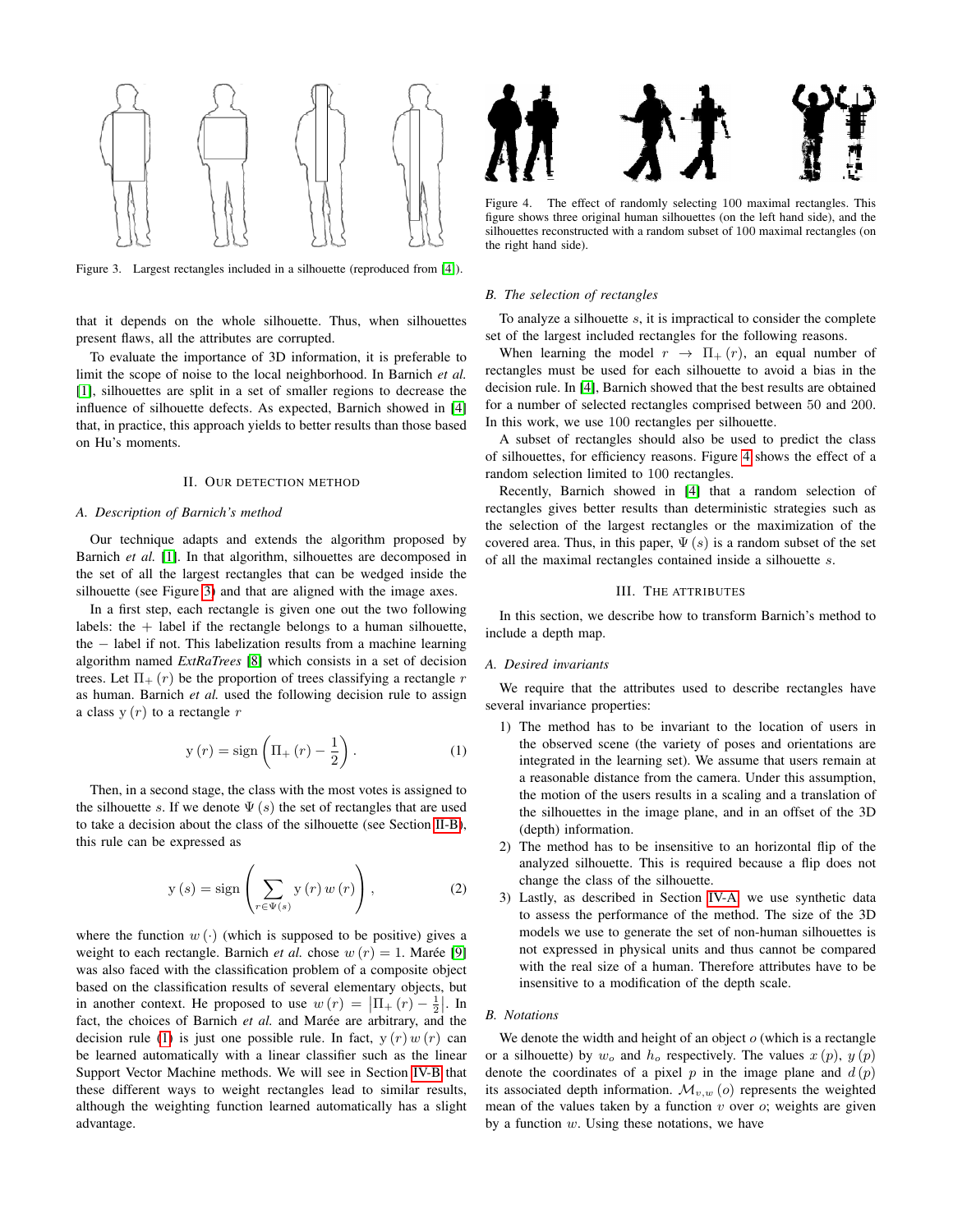$$
\mathcal{M}_{v,w}\left(o\right) = \frac{\sum_{p \in o} v(p) w(p)}{\sum_{p \in o} w(p)}.
$$

# *C. The attributes*

To describe a rectangle, we use eight attributes. The first four ones characterize the silhouette, and are not related to 3D information:

$$
\left\{\frac{\left|\mathcal{M}_{x,1}\left(r\right)-\mathcal{M}_{x,1}\left(s\right)\right|}{w_s},\,\frac{\mathcal{M}_{y,1}\left(r\right)-\mathcal{M}_{y,1}\left(s\right)}{h_s},\,\frac{w_r}{w_s},\,\frac{h_r}{h_s}\right\}
$$

These attributes are the same as the ones used in [\[1\]](#page-3-0). Barnich *et al.* also used an additional attribute that is the proportion of pixels covered by a sole rectangle. However, this attribute is not scaleinvariant and therefore it was discarded.

The last four attributes characterize the depth:

$$
\left\{\frac{\left|\mathcal{M}_{x,d}\left(r\right)-\mathcal{M}_{x,1}\left(r\right)\right|}{w_r},\,\frac{\mathcal{M}_{y,d}\left(r\right)-\mathcal{M}_{y,1}\left(r\right)}{h_r},\right\}\mathcal{M}_{d,1}\left(r\right),\sqrt{\frac{1}{w_rh_r-1}\sum_{p\in r}\left(d\left(p\right)-\mathcal{M}_{d,1}\left(r\right)\right)^2}\right\}.
$$

It should be noted that these four last attributes have not been designed to be insensitive to noise on the distance estimate. As mentioned before, to assess our method, we did not use data obtained from a range camera but, instead, we decided to use a database of computer generated silhouettes (see Section [IV-A\)](#page-2-2). Indeed, computer generated silhouettes are free of noise. However, depth map obtained from depth cameras are often very noisy. This means that the last four attributes will probably have to be reconsidered and adapted for real applications.

#### IV. DATA SETS AND RESULTS

## <span id="page-2-2"></span><span id="page-2-0"></span>*A. Data sets*

To evaluate the contribution of the depth data, we need databases of human and non-human silhouettes annotated with depth. To our knowledge, there are no publicly available databases providing such real silhouettes. Because building such a database is an intensive job by itself, we decided to build our own databases filled with synthetic views of objects and humans. Silhouettes and depth images are derived from these views.

We created a set of 10,000 non-human silhouettes using the NTU 3D model database [\[10\]](#page-3-10). The virtual camera is placed randomly around the object, at a distance such that the object is fully comprised in the image. Silhouettes composed of several connected components are discarded. It should be noted that the NTU database contains models of human-like objects. However, these silhouettes are taken from a totally arbitrary viewpoint and do not correspond to a standing (vertical) person. Examples of produced silhouettes are shown in Figure [5\(](#page-2-3)a).

<span id="page-2-4"></span>Human silhouettes have also been generated automatically. We used the avatar provided with the open source software *MakeHu-*man<sup>[1](#page-2-4)</sup>, version 0.9. The pose of the avatar is controlled by a set of parameters. Realistic poses are obtained using the technique described in [\[11\]](#page-3-11). The virtual camera looks towards the avatar, and is placed randomly around him, in an horizontal plane. As we assume that, in a real application, the results are sensitive to the set of chosen human poses, we created two different sets of 10, 000 human silhouettes: one set with a high pose variability and one with silhouettes closer





<span id="page-2-3"></span>Figure 5. Examples of non-human and human synthetic silhouettes annotated with depth. (a) Non-human silhouettes. (b) Human silhouettes with a weakly constrained set of poses. (c) Human silhouettes with a strongly constrained set of poses. Dark and bright values respectively denote the nearest and farthest points.

to the one of a walker. They correspond to the sets  $\beta$  and  $\beta$  of [\[11\]](#page-3-11) and are shown in Figures [5](#page-2-3) (b) and (c) respectively.

## <span id="page-2-1"></span>*B. Results*

We provide the results for two particular experiments: one experiment where human poses are strongly constrained, and an experiment where the arms are completely free to move (this is a most challenging situation because the diversity of silhouettes in the class to be recognized is higher). In both experiments, the learning set, denoted *LS*, and the testing set, denoted *TS*, are equally distributed, and contain 5000 human silhouettes and 5000 non-human silhouettes. The selection of silhouettes in *LS* and *TS* is random; in addition, we ensure that the silhouettes in *TS* are different from silhouettes contained in *LS*.

Detection Error Trade-off (DET) graphs, plotting false positive rate versus false negative rate, are drawn in Figures [7](#page-3-12) and [6.](#page-3-13) Two families of curves are displayed; they correspond to classification results for variations on weighting functions for silhouettes including or not depth (3D) attributes. These graphs present results similar to Receiver Operating Characteristic (ROC) curves, but the axes are logarithmic to enlighten the high recognition rates. Four conclusions can be drawn:

- 1) adding depth to silhouettes always improves the performance;
- 2) experiments with strongly constrained human silhouettes in the learning set (which results in a lower diversity) exhibit a better performance;